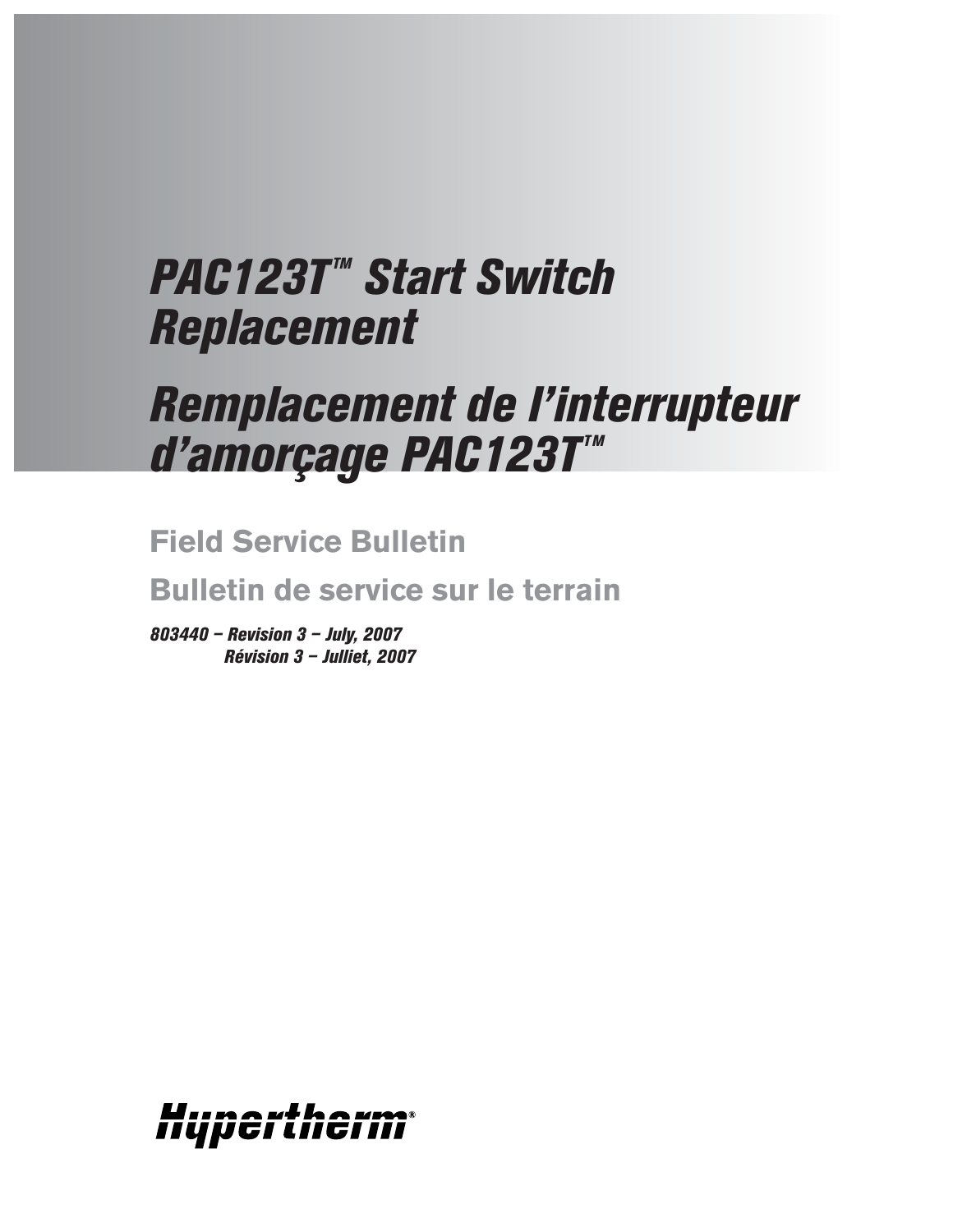

### **Purpose**

Describes the necessary steps to replace a damaged start switch on the PAC123T™ hand torch.

#### **Tools and materials needed**

Phillips screw driver Heat gun or other appropriate heat source

#### **Kit contents**

| <b>Part number</b> | <b>Description</b>        | <b>Quantity</b> |
|--------------------|---------------------------|-----------------|
| 005094             | Start switch              |                 |
| 074197             | Parallel splice           |                 |
| 104005             | Heatshrink tubing         |                 |
| 123399             | Terminal with orange wire |                 |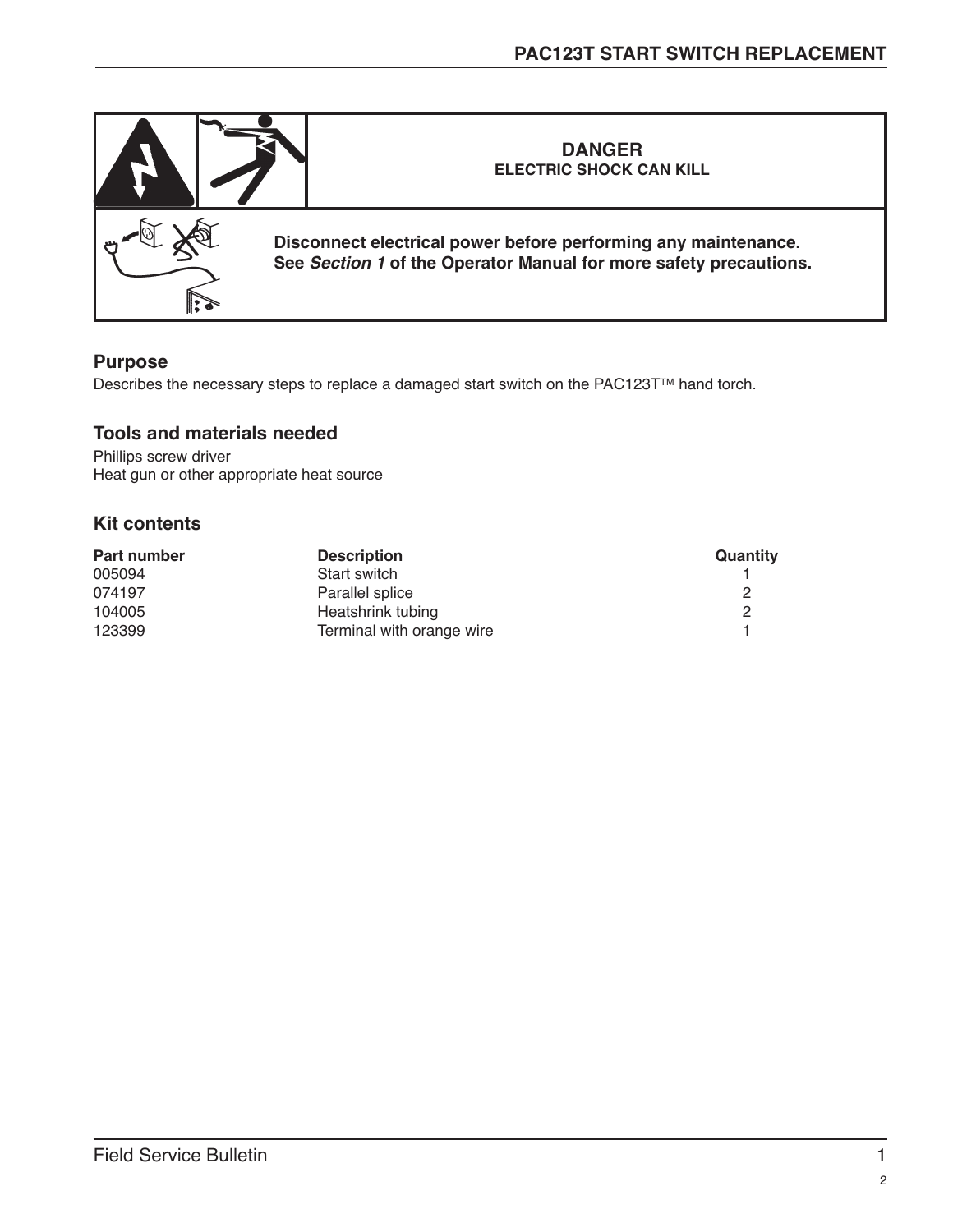# **Preparation**

- 1. Disconnect the power and gas supply. Remove the torch lead from the power supply. See Section 3 of the Operator Manual.
- 2. Remove the consumables.



## **Remove the damaged start switch**

- 1. Remove the 5 screws that secure the handle halves together and remove the handles from the torch body.
- 2. Remove the torch start switch from the handle.
- 3. Pull on the terminal to disconnect the orange lead terminal from the cap sensor switch wire.

Note: Do not pull directly on the wires.

4. Remove the torch switch by cutting the 2 torch lead wires (violet and orange) close to the splice connections.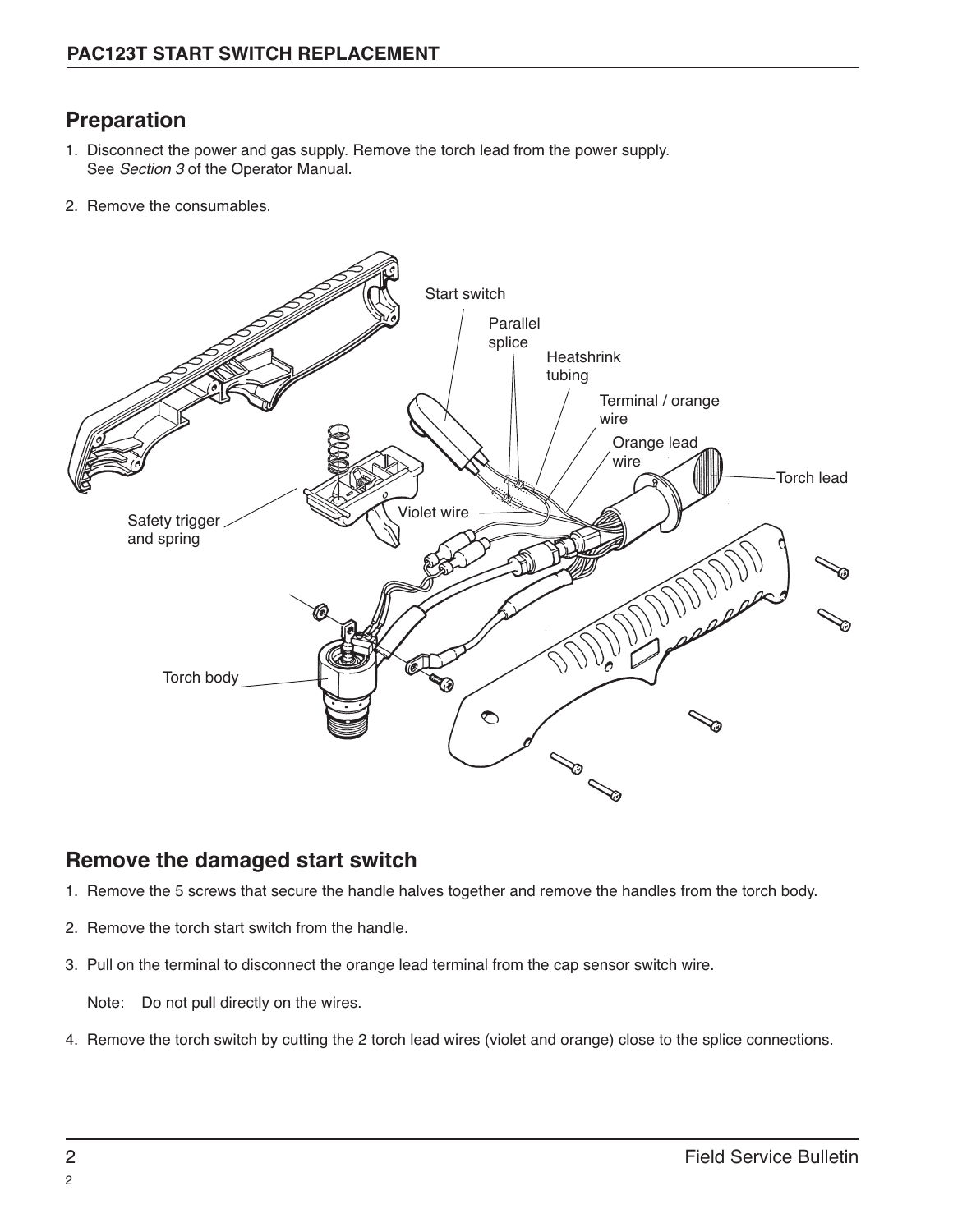# **Install the replacement start switch**

- 1. Cut the switch wires to length leaving approximately 1.75 in (4.44 cm) of wire.
- 2. Strip approximately .33 in ( .84 cm ) of insulation from the start switch wires and the violet and orange wires that were cut while removing the switch.
- 3. Slide one piece of the provided heat shrink tubing onto each start switch lead.
- 4. Place the stripped ends of the orange lead wire and the terminal/orange wire (supplied) into one of the parallel splices as shown in the figure and crimp in place.
- 5. Join the violet lead wire and remaining torch switch wire by crimping them together with the other parallel splice.
- 6. Center the heat shrink tubing over each parallel splice and apply heat with a heat gun or other suitable heat source until the tubing contracts and adhesive flows from the joint.
- 7. Install the torch body and start switch into the handle. Be certain that the start switch slides into position above the safety trigger and that the trigger movement activates the switch push-button and then releases.

Note: Be careful not to pinch any wires while positioning the handle halves together.

- 8. Replace the 5 screws to secure the handle halves together.
- 9. Install the proper consumables in the torch. When the retaining cap is tightened, the microswitch will click, indicating that the torch body has been installed correctly.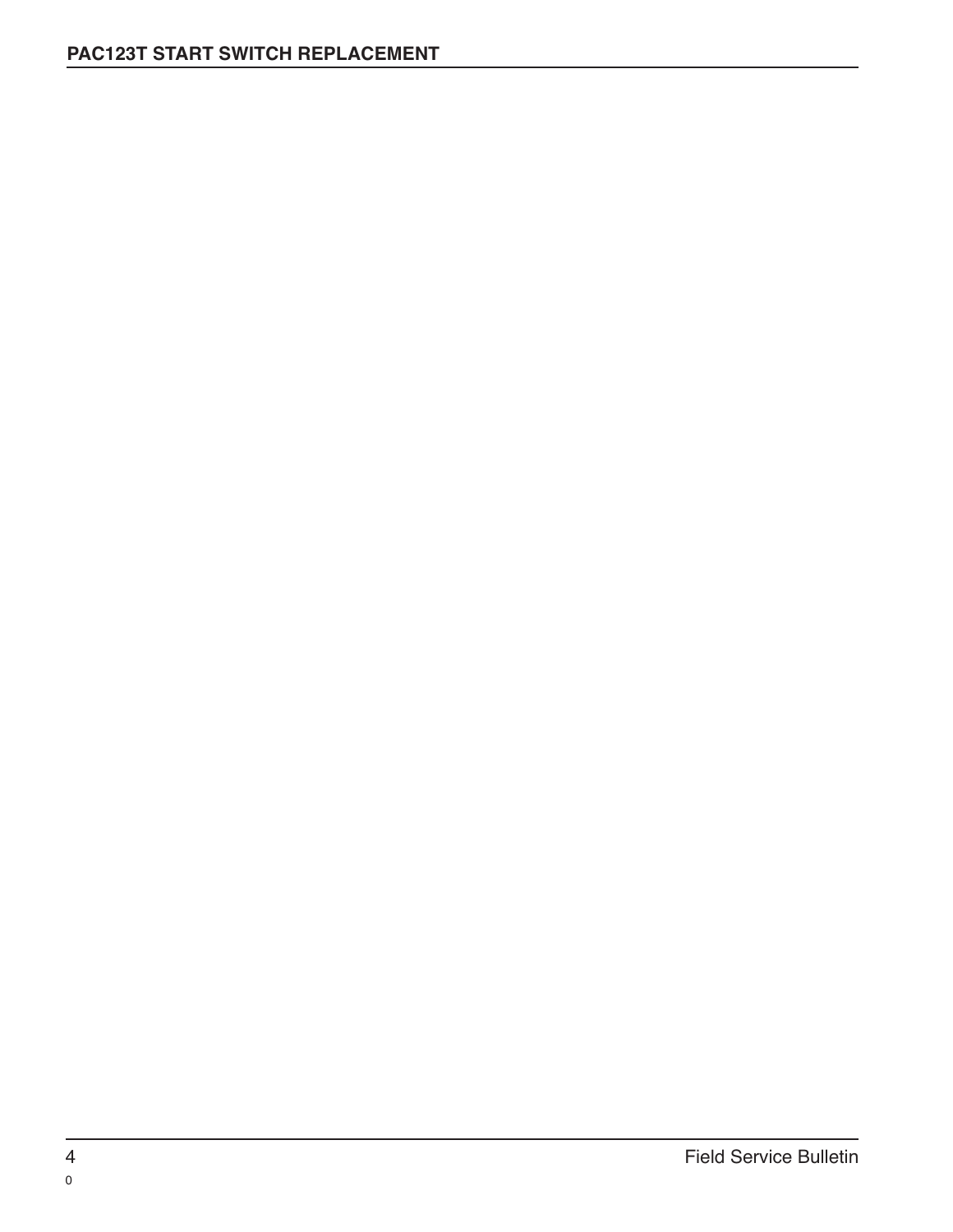

## **Introduction**

## **Objet**

Description des étapes nécessaires pour remplacer un interrupteur d'amorçage endommagé sur la torche manuelle PAC123T.

### **Outils et matériaux nécessaires**

Pistolet de chauffage ou autre source de chaleur appropriée

### **Composition du nécessaire**

| N° de référence | <b>Description</b>       | Quantité |
|-----------------|--------------------------|----------|
| 005094          | Start switch             |          |
| 074197          | Épissure parallèle       |          |
| 104005          | Tube thermorétrécissable |          |
| 123399          | Cosse avec fil orange    |          |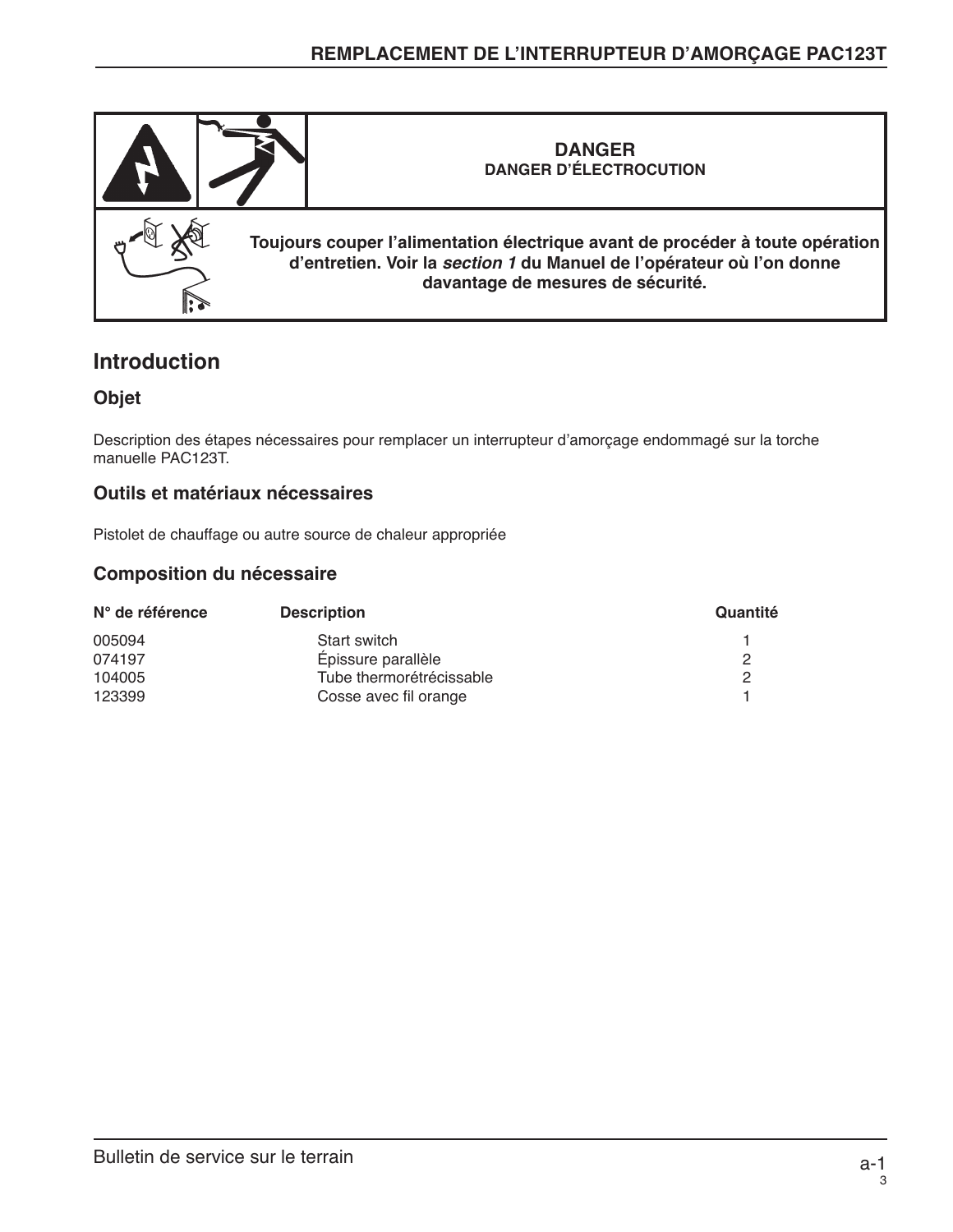# **Préparation**

- 1. Déconnecter l'alimentation et fermer le robinet de gaz. Détacher le faisceau de torche de la source de courant Voir la Section 1 du Manuel de l'opérateur
- 2. Enlever les consommables..



## **Démonter l'interrupteur d'amorçage endommagé**

- 1. Dévisser les 5 vis qui rassemblent les deux moitiés de la poignée et détacher celles-ci du corps de torche.
- 2. Démonter l'interrupteur d'amorçage de la poignée.
- 3. Tirer sur la cosse pour déconnecter la cosse du fil orange du fil du capteur de buse. Note : Ne pas tirer directement sur les fils.
- 4. Déposer l'interrupteur de torche en coupant les 2 fils du faisceau (violet et orange) près de l'épissure.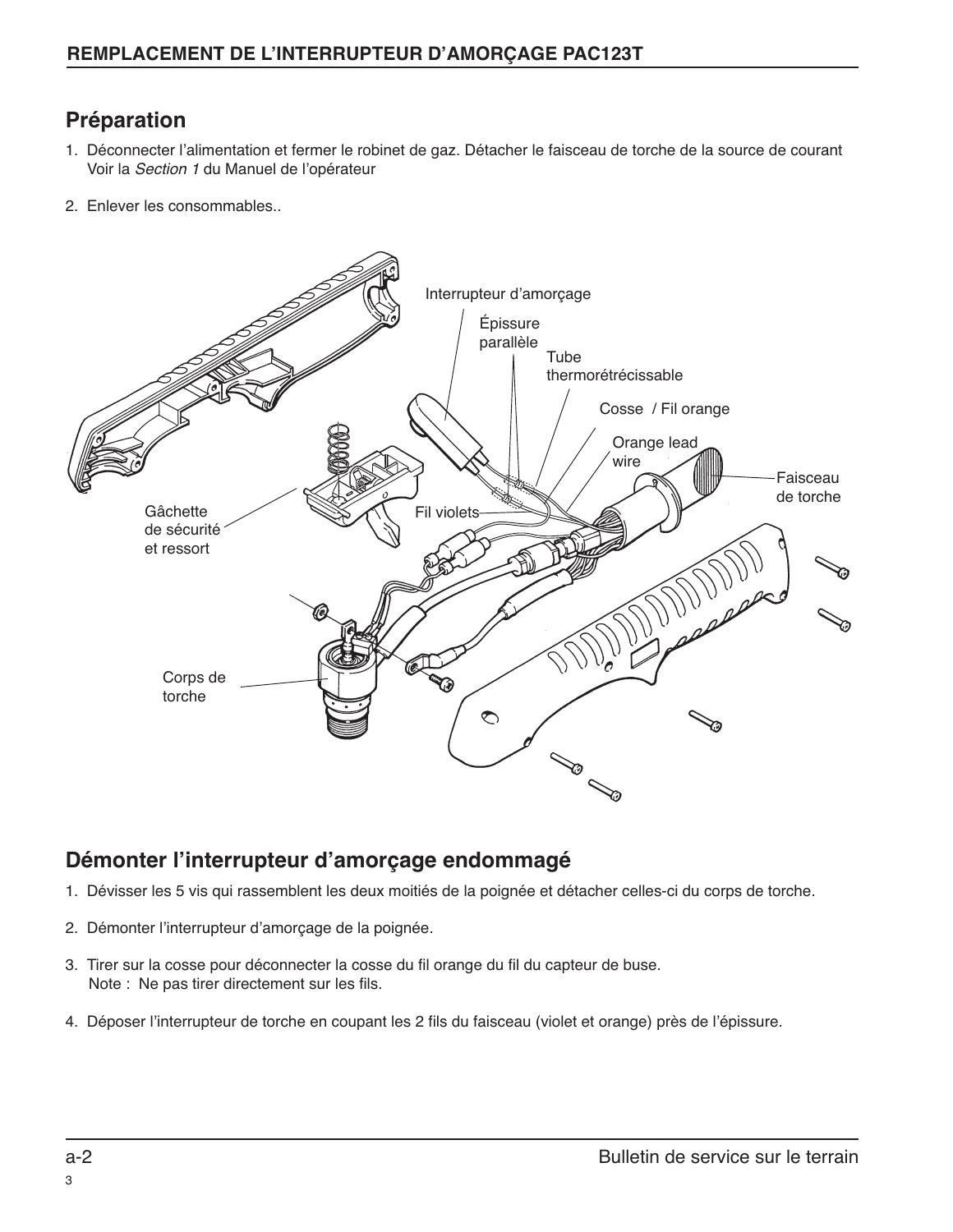# **Monter l'interrupteur d'amorçage neuf**

- 1. Couper les fils de l'interrupteur à la longueur voulue en laissant approximativement 1,75 po (4,44 cm).
- 2. Dénuder environ 0,33 po (0,84 cm) d'isolant sur les fils de l'interrupteur d'amorçage et les fils violet et orange qui ont été coupés en enlevant l'interrupteur.
- 3. Faire glisser un morceau de tube thermorétrécissable fourni sur chaque faisceau d'interrupteur d'amorçage.
- 4. Placer les extrémités dénudées du fil de faisceau orange et la cosse ou le fil orange (fourni) dans une des épissures parallèles illustrés dans la figure et les sertir en place.
- 5. Assembler le fil de faisceau violet et le fil de l'interrupteur de torche restant en les sertissant avec l'autre raccordement parallèle.
- 6. Entrer le tube thermorétrécissable sur chaque épissure parallèle et chauffer avec le pistolet de chauffage ou autre source de chaleur convenable jusqu'à ce que le tube se contracte et que l'adhésif sorte du joint.
- 7. Place le corps de torche et l'interrupteur d'amorçage sur la poignée. S'assurer que l'interrupteur d'amorçage glisse en position au-dessus de la gâchette de sécurité et que le mouvement de la gâchette actionne le bouton poussoir de l'interrupteur puis se libère. Note : Veiller à ne pas pincer les fils en plaçant les demi-poignées ensemble.
	-
- 8. Replacer les 5 vis pour fixer les demi-poignées.
- 9. Installer les bons consommables dans la torche. Quand la buse de retenue est serrée, le microrupteur s'encliquette en indiquant que le corps de torche a été installé correctement.